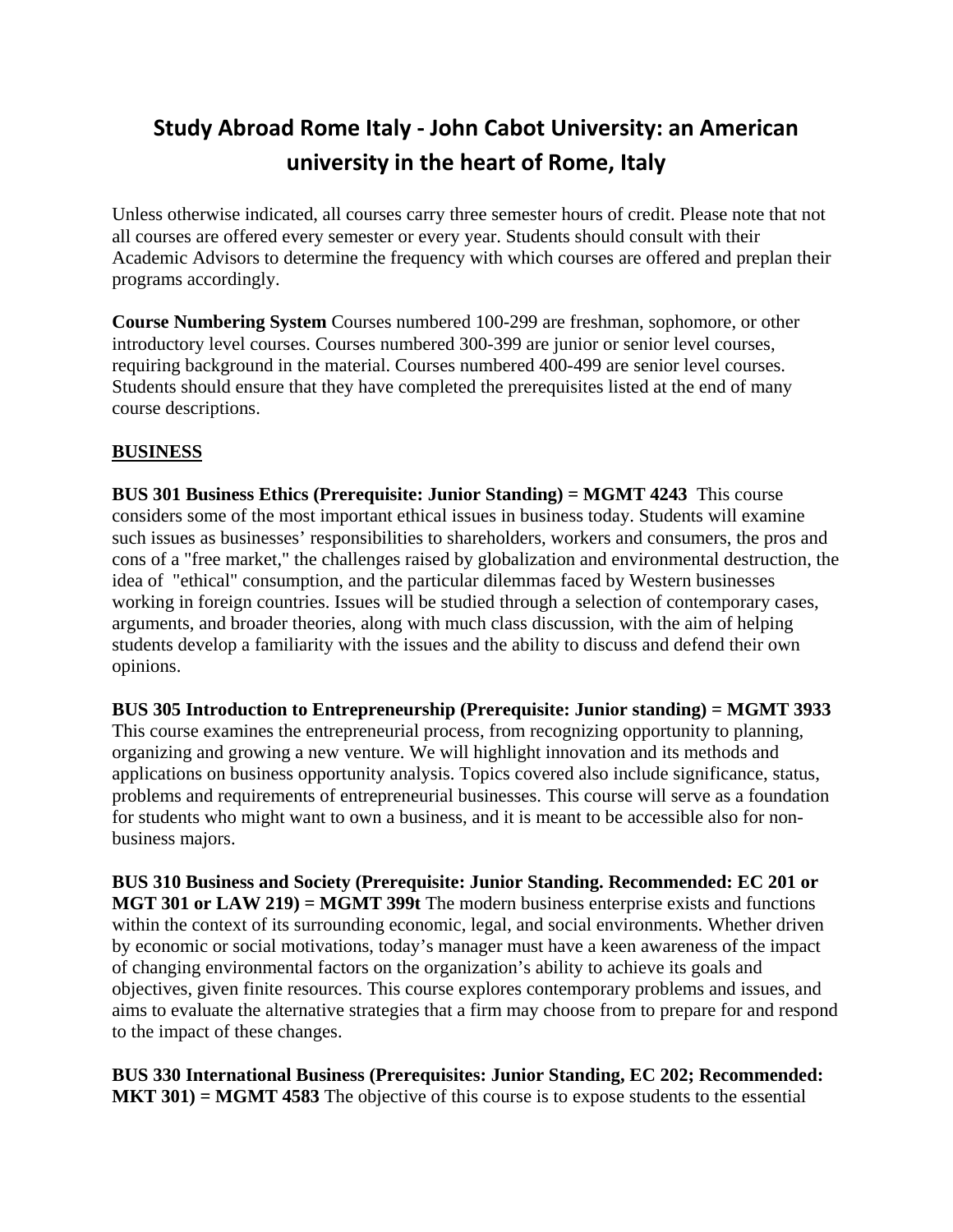elements of international business, with particular emphasis on how it differs from domestic business. An extensive use of case studies provides a basis for class discussion, allowing students to develop their analytical skills and apply their theoretical knowledge.

## **ECONOMICS**

**EC 250 Economic Issues of the European Union (Prerequisite: EC 201, EC 202) = ECON 299T (General Education Elective or Area Studies Elective Only)** This course follows selected topics of current and historical interest regarding European economic integration. Emphasis is placed on monetary integration, fiscal problems, and issues of economic growth.

**EC 301 Intermediate Microeconomics (Prerequisite: EC 201, EC 202, MA 198) = ECON 3033** This course delves deeper into the foundations of microeconomic theory, and analyzes the subject from a theoretical rather than practical point of view. Students will become familiar with the tools used by microeconomists in the analysis of consumer and producer behavior. The first part of the course reviews consumer theory and discusses budget constraints, preferences, choice, demand, consumer's surplus, equilibrium, externalities, and public goods. The second part of the course reviews producer theory: technology, profit maximization, cost minimization, cost curves, firm and industry supply, and monopoly.

**EC 302 Intermediate Macroeconomics (Prerequisites: EC 201, EC 202) = ECON 3133** The subject matter of this course is the nature and determination of a country's most important measures of economic well-being: aggregate output and unemployment, and a series of related variables such as inflation, interest rates, and exchange rates. The course presents economic models that can be used as tools to understand the behavior of these aggregates and evaluate alternative economic policies.

**EC 307 Industrial Organization (Prerequisite: EC 201. Recommended: EC 301) = ECON 399t** This course focuses on the analysis of economic markets from a microeconomic perspective. It provides an in-depth analysis of the characteristics of the firm, the many ways in which firms interact within markets, and the policy instruments that are available to ensure that welfare is maximized. The following topics will be covered: the firm and costs, competition, monopoly, dominant firms, cartels, non-cooperative oligopolies, monopolistic competition, price discrimination, strategic behavior; vertical relations, information, advertising, and disclosure. Finally, the course will review antitrust laws and policies, and students will discuss antitrust cases in class.

**EC 308 Economics of the New Economy (Prerequisite: Junior Standing, EC 201) = ECON 399t** This course examines the economic effects of digital technology and e-commerce. The purpose of the course is to analyze the changes brought about by these technological advances and the effects such changes have had, or are expected to have, on economic agents such as consumers and workers as well as on the structure of economic markets.

**EC 316 International Economics (Prerequisites: Junior Standing, EC 201, EC 202) = ECON 399t** An introduction to international trade and finance. Analysis of the causes and consequences of international trade and investment. Major topics include international trade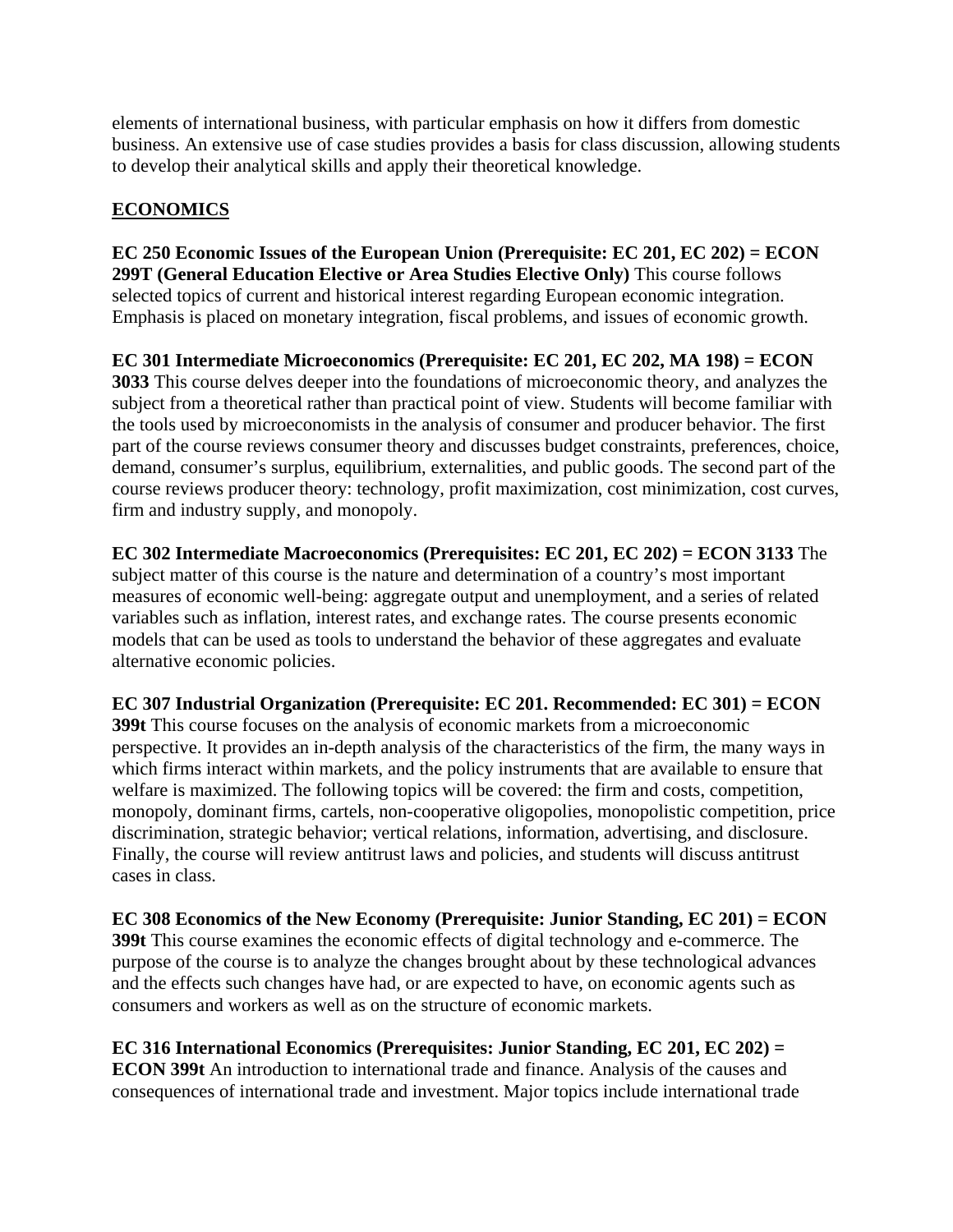theory, international trade policy, exchange rates, open-economy macroeconomics, and international macroeconomic policy.

**EC 341 Economics of Development (Prerequisite: Junior Standing, EC 201, EC 202) = ECON 3843** The course focuses on the economics of development, with specific reference to underdeveloped "Third World" nations. While drawing extensively on the tools of standard economic theory, it deals with development issues for which economic theories at best provide only partial answers. It offers a problem-oriented approach, with a historical and institutional perspective, to issues such as poverty, population, income distribution, international trade, investment, aid, and the debt problem**.** 

**EC 342 Issues in Economic Development (Prerequisites: Junior Standing, EC201, EC201. Recommended EC316 or EC341) = ECON 399t** This course examines in-depth selected topics on development that are of current interest.

**EC 350 History of Economic Thought (Prerequisite: EC 201, EC 202, EN 110) = ECON 4033** This course will explore the history and development of economic theories, focusing on the analytical aspects of different theoretical systems. The ideas of famous economists on production, consumption, and distribution of wealth will be examined, as well as their predictions on the future of the capitalist system, its strengths and weaknesses, with the aim of acquiring an enhanced overview of present economic problems. Considerable attention will also be paid to biographical and institutional elements as the necessary background for a full understanding of the different authors' views.

**EC 360 Econometrics (Prerequisite: EC 201, EC 202, MA 197, MA 208 or MA 209) = ECON 4743** Econometrics is the use of statistical tools to test economic models. This course will introduce students to the basic principles of econometrics and will provide them with handson practical experience in the field. The course starts with a review of statistical tools and continues with the analysis of simple and multiple regression, heteroskedasticity, autocorrelation, and multicollinearity. Some of the teaching time will be spent in the computer lab, where students will learn how to work with software.

**EC 371 Money, Banking and Capital Markets (Prerequisite: Junior Standing, EC 201, EC 202) = ECON 3433** A study of the economics of money, banking, and financial markets in today's international marketplace. Major topics include both micro and macro analyses of financial markets and institutions, determination of interest rates and exchange rates, and monetary policy in both a domestic and international context.

# **FINANCE & ACCOUNTING**

**FIN 201 Financial Accounting = ACCT 399t** This course is an introduction to basic accounting methods and concepts; preparation of principal financial statements; application of accounting principles to the main asset, liability, and owners' equity accounts.

**FIN 202 Managerial Accounting (Prerequisite: FIN 201) = ACCT 3613** This course focuses on the role of accounting in the management process and where accounting can provide critical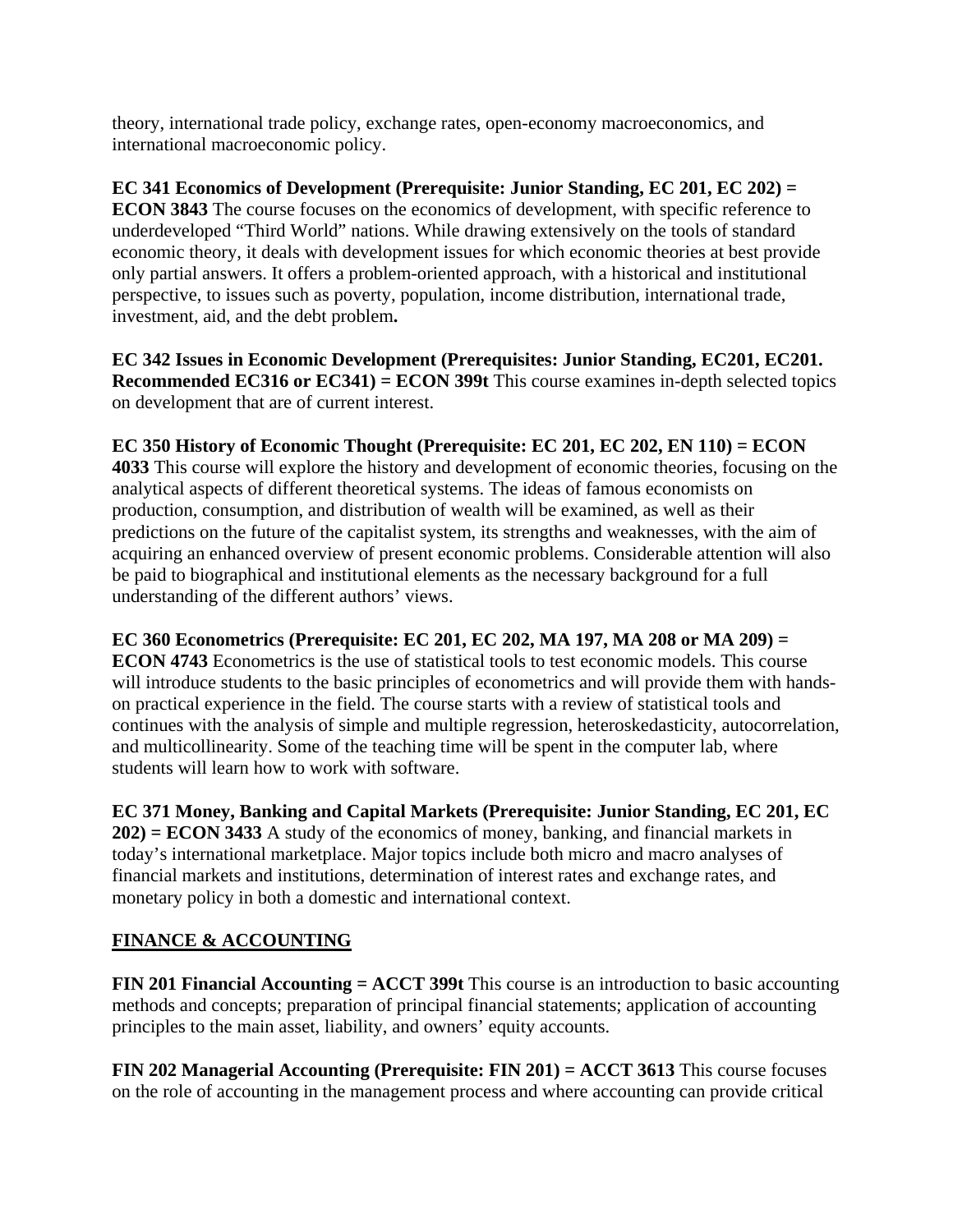support to management decision making. Cost-volume relations are introduced, along with identification of costs relevant to management decisions. Process costing and job costing systems, the development of a master plan, preparation of flexible budgets and responsibility accounting are covered, and the influences of quantitative techniques on managerial accounting are introduced**.** 

**FIN 301 Finance (Prerequisites: FIN 201, FIN 202, EC 202, MA 208) = FINN 399t** This course examines both the theoretical and applied foundations required to make decisions in financial management. The main areas covered include an overview of the financial system and the efficiency of capital markets, evaluation of financial performance, time value of money, analysis of risk and return, basic portfolio theory, valuation of stocks and bonds, capital budgeting, international financial management, and capital structure management.

**FIN 302 Financial Management (Prerequisite: FIN 301) = FINN 3013** This course builds on FIN 301 Finance and completes the overview of theoretical and applied foundations required to make decisions in financial management. The course focuses on the interpretation of financial data ratios, cost of capital and long-term financial policy, short-term financial planning and management, issues in international finance and mergers and acquisitions.

**FIN 312 Investments Analysis (Prerequisite: FIN 301 ) = FINN 3063** This course concentrates on the operation and function of securities markets. It emphasizes basic techniques for investing in stocks and bonds. Technical analysis is introduced and portfolio theory discussed.

**FIN 330 International Finance (Prerequisite: FIN 301) = FINN 3703** The course emphasizes the structure and analysis of international capital and financial markets, Euro-currency financing, and the financing of international transactions**.** 

**FIN 331 Portfolio Management (Prerequisite: FIN 301) = FINN 4143** This course provides a comprehensive overview of modern portfolio theory and management. It covers the measurements of risk and the implications of efficient diversification on portfolio risk including the Markowitz model, an introduction to simple index models, CAPM and APT, and the role of asset allocation in the risk-return profile of the portfolio. The management of fixed income portfolios is introduced, including the term structure of interest rates. The use of futures, options, and other derivative security markets is examined in the context of portfolio management and hedging strategies. The course also includes an introduction to portfolio performance evaluation as well as developing investment policy statements using the CFA**®** Institute's guidelines.

## **MANAGEMENT**

#### **MGT 301 Principles of Management (Prerequisite: Junior Standing) = MGMT 199t**

Introduction to the manager's role and the management process in the context of organizations and society. Focus on effective management of the corporation in a changing society and on improved decision making and communication. Processes covered: planning, organizing, leading, and controlling. Teamwork and individual participation are emphasized.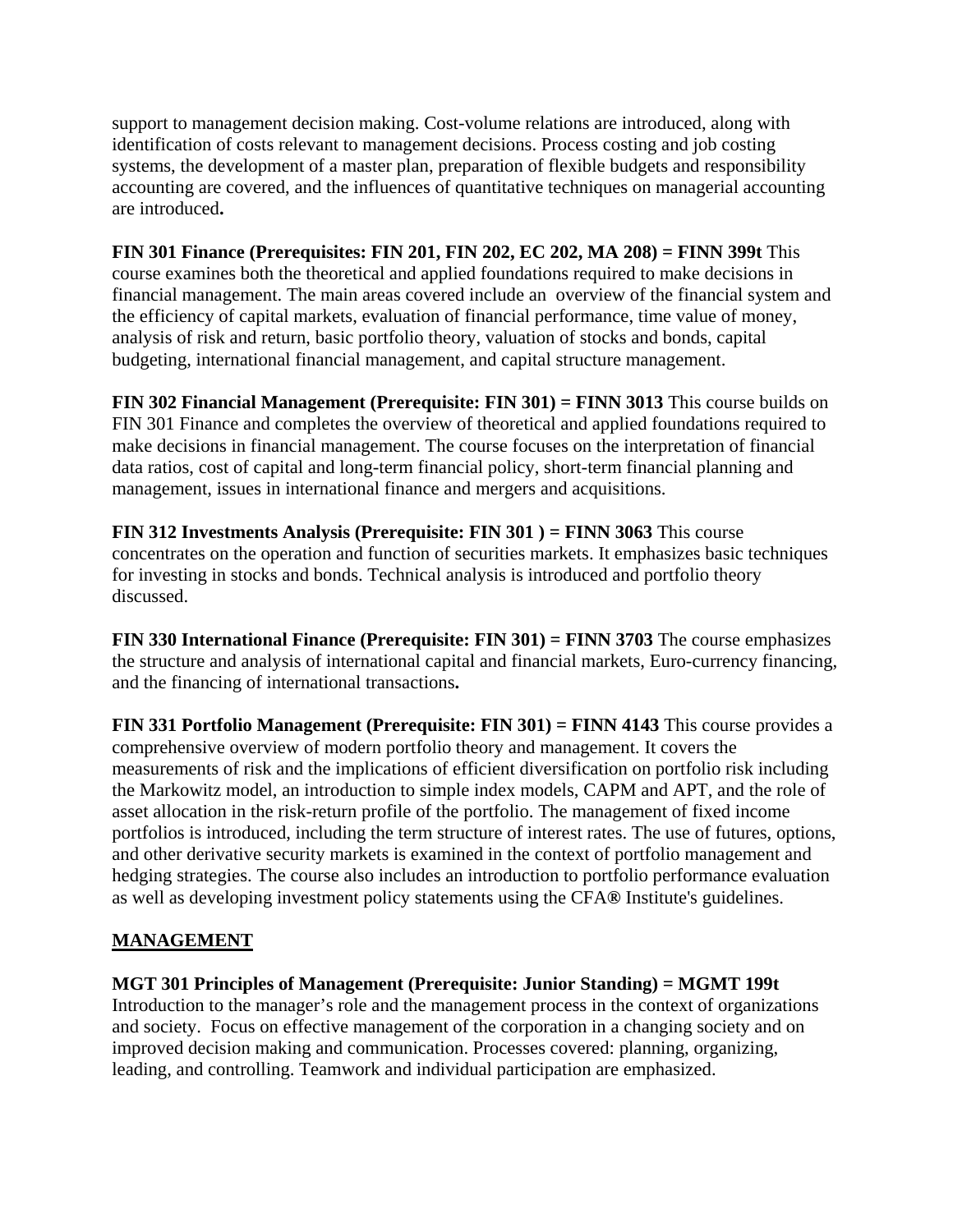**MGT 303 Modern Management Thought (Prerequisite: MGT 301) = MGMT 299t** Modern cases are the basis for understanding the continuing evolution of modern management principles and practices. A comparative study is made, using the works of many pioneers in the field of management, including Machiavelli, Mosca, and Parrot. Guru theory and current popular business writers may be addressed**.** 

**MGT 310 Organizational Behavior (Prerequisite: MGT 301) = MGMT 3563** The course examines the disciplinary foundations of organizational behavior, the major conceptual models that purport to explain organizational behavior, the methods used to study organizations, and the trends in the field. Content is based on basic concepts of motivation, control, change, and team building, as well as the development of effective relationships in a diverse work environment. Note: this course is intensive in that students are asked to write individual papers, work in groups to formulate plans to resolve real life situations as described in various case studies and present their recommendations to the assembled class.

**MGT 320 Human Resources Management (Prerequisite: MGT 301) = MGMT 399t** The course provides an overview of the strategic human resource challenges in organizations. It provides a framework to understand the role of human resource strategies, activities, and programs in achieving competitive advantage. To support this broad perspective, some of the most important external and internal challenges are discussed in three categories: environmental challenges, organizational challenges, and individual challenges.

**MGT 399 Special Topics in Management (Prerequisites: Junior Standing, MGT 301)** = **(Credit Depends on Topic)** An in-depth treatment of a current area of special concern within the field of Management. Topics may vary. May be taken more than once for credit with different topics.

**MGT 410 Entrepreneurial Management (Prerequisite: Junior Standing, MKT 301, MGT 301, FIN 301) = MGMT 3933** This course considers management problems of founders, owners, managers, and investors in small business. Acquisitions, location, organization control, labor relations, finances, taxation, and other topics of interest to entrepreneurial business management will be analyzed.

**MGT 426 International Management (Prerequisite: MGT 301) = MGMT 4583** This is an introductory course in Comparative Business Cultures in a context of International Business and Management, covering the work of Clyde Kluckholm and Fred Strodtbeck, Gary Ferraro, Bjorn Bjerke, Fons Trompenaars, Geert Hofstede as well as the G.L.O.B.E. project. The emphasis in this course is on understanding and applying one's knowledge of the different National Cultures as an aid to improved management of human resources, enhanced cross border trade, relocation of business activities to different countries, as well as on the "melding" of different cultures in multinationals as well as companies which are involved in joint ventures, mergers or take-overs.

**MGT 498 Strategic Management (Prerequisite: Senior Standing and completion of all other business core courses) = MGMT 399t** Focuses on the role and responsibilities of the Chief Executive Officer, which call for leadership, integration across functional areas, organizational development, and strategy formulation and implementation.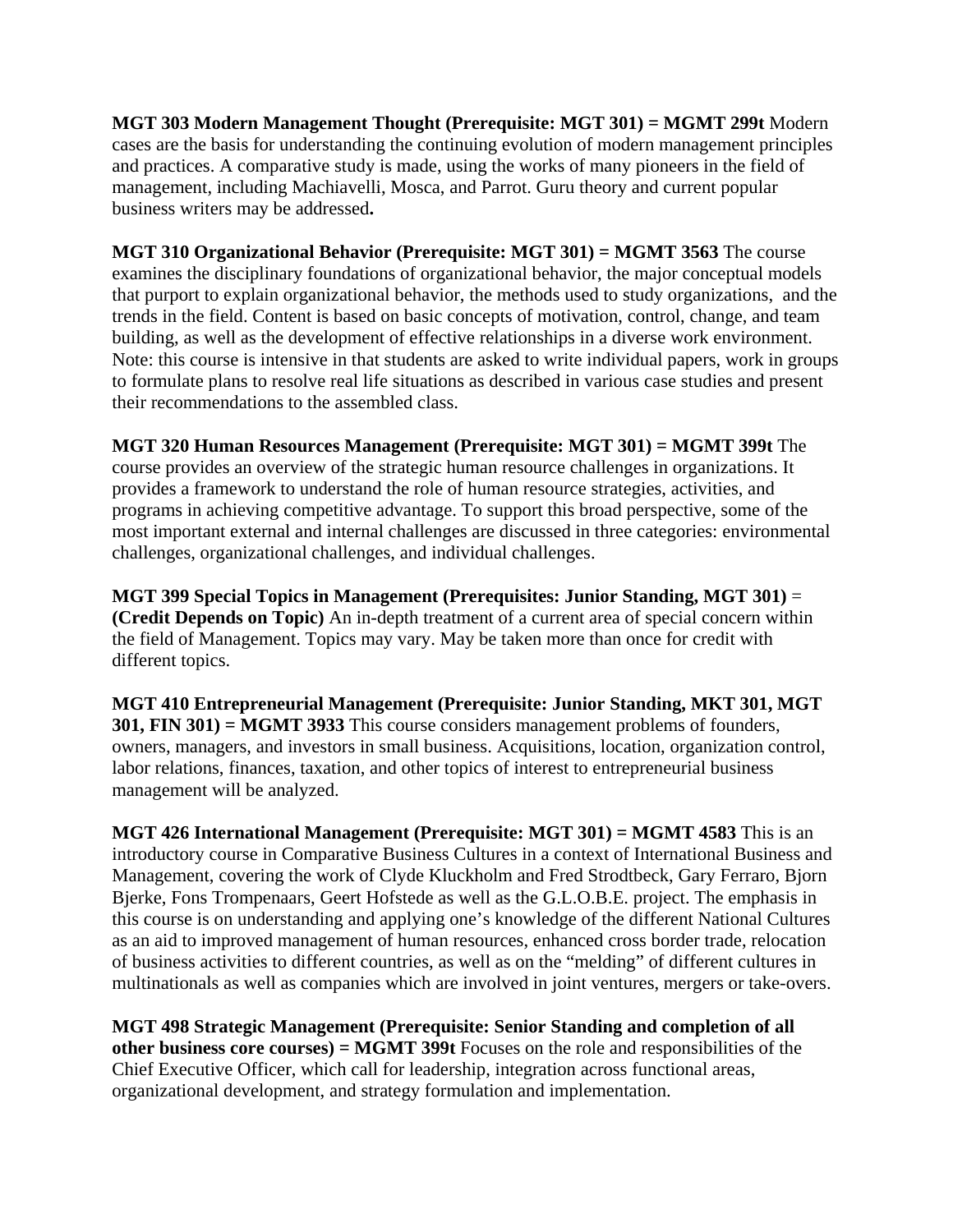#### **MARKETING**

**MKT 301 Principles of Marketing (Prerequisites: Junior Standing, EC 201, MA 208) = MKTG 3433** This course provides students with an understanding of the process of planning and executing the conception, pricing, promotion and distribution of goods and services. Major areas: selecting target markets, market positioning, and marketing mix strategy. Skill development in demand/competitive analysis, value creation, teamwork, and effective communication. Teaching methodology is case study-based and group work is emphasized.

**MKT 302 Service Marketing (Prerequisite: MKT 301) = 399t** This course offers key insights into the rapidly growing service sector industry. The course is challenging and requires students to apply their knowledge and skills for the effective management of service design and delivery. Central issues addressed in the course include identifying differences between service and product marketing; understanding how customers assess service quality/ satisfaction; applying the GAPS model to assess service failure; understanding of the theory of relationship marketing and using related tools and techniques for keeping customers and encouraging loyalty.

**MKT 304 New Product Management (Prerequisite: MKT 301) = MKTG 399t** This course investigates the process of new product management, starting from idea and concept generation through to project evaluation and development. The course is designed to be a workshop for new product development, allowing students to explore market opportunities and propose new concepts to the market.

**MKT 305 Market and Marketing Research (Prerequisite: MKT 301; Recommended: MA 209 ) = MKTG 3633** This course covers the basic methods and techniques of marketing research. Discusses the tools and techniques for gathering, analyzing, and using information to aid marketing decision- making. Covers topics such as problem definition, research design formulation, measurement, research instrument development, sampling techniques, data collection, data interpretation and analysis, and presentation of research findings. Students choose a marketing research project, formulate research hypotheses, collect primary and secondary data, develop a database, analyze data, write a report, and present results and recommendations**.** 

**MKT 310 Consumer Behavior (Prerequisite: MKT 301) = MKTG 3553** This course focuses on the study of consumer decision processes, consumer behavior models and their impact on the development of marketing strategies. The emphasis is on researching and in-depth understanding of the consumer decision process. Teaching methodology includes case studies and an emphasis on experiential research.

**MKT 320 Integrated Marketing Communications (Prerequisite: MKT 301) = MKTG 4233**  This course first examines the basic principles underlying consumer information processing and how marketing can influence this process. It then addresses the design, coordination, and management of marketing communications, focusing on the role of integrated marketing communications in the marketing process, particularly as it relates to branding. The second part of the course may take the form of an extended case study/IMC plan or may address special topics: for example, the relationship between public relations (PR) and marketing, the history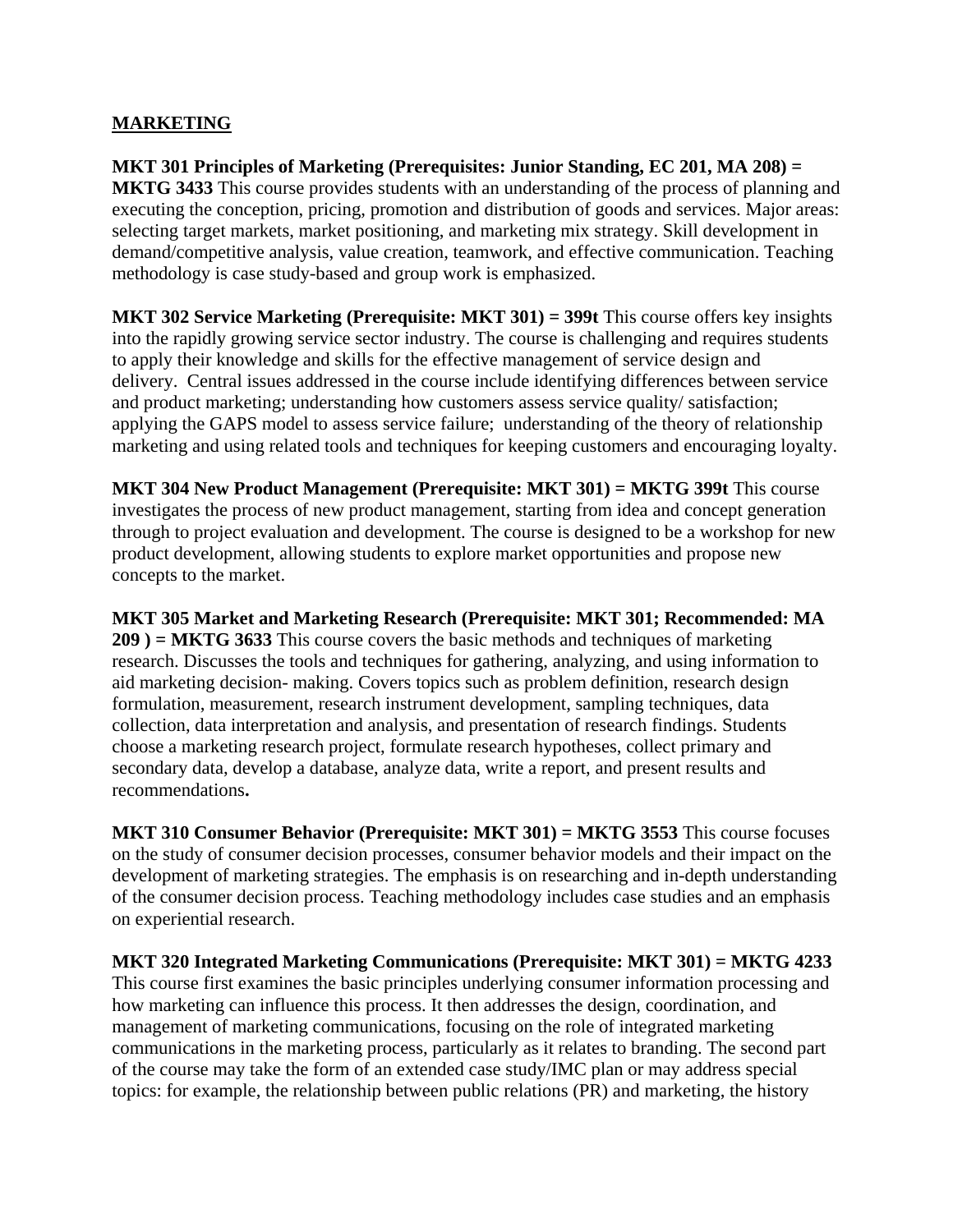and development of advertising and public relations, public opinion and its role in IMC planning, media relations, research for campaign design, global communication, and crisis management.

**MKT 321 Advertising Management (Prerequisites: Junior standing, EN 110; MKT 301. Recommended: MGT 301) = MKTG 399t** This course addresses the strategies and steps needed to create successful, ethical, and creative advertising, while emphasizing the role of advertising as a communication process. The student will learn about the advertising process from both the "client" and "agency" perspectives, and gain hands-on experience in crafting written and visual advertising messages based on sound marketing and creative strategies. The student is expected to be able to use primary and secondary research and the information tools of communications professionals.

**MKT 330 International Marketing (Prerequisite: MKT 301) = MKTG 4633** This course examines the process of planning and conducting transactions across national borders in a global environment. Topics include factors in assessing world marketing opportunities, international marketing of products, pricing, distribution and promotion program development in dynamic world markets. Marketing practices which various businesses adapt to the international environment are studied. Attention is also given to comparative marketing systems and planning and organizing for export-import operations.

**MKT 340 E-Marketing (Prerequisite: Junior Standing, MKT 301) = MKTG 399t** This course approaches Internet marketing from a marketing management perspective. The course looks at the Internet both as a tool to be used in the marketing planning process and as an element of a company's marketing mix. The course explores how traditional marketing concepts such as market segmentation, research, the 4Ps and relationship marketing are applied using the Internet and other electronic marketing techniques. Website design is not covered.

**MKT 350 Marketing for Non-Profit Organizations (Prerequisite:MKT 301) = MKTG 399t** 

To some, marketing is the business function that identifies an organization's customer needs and wants, determines which target markets it can serve best, and designs appropriate products, services, and programs to serve these markets. However, marketing is much more than an isolated business function - it is a philosophy that guides the entire organization. The goal of marketing is to create satisfaction by building value-laden relationships with stakeholders as well as customers. This course will provide an introduction to marketing as a social and managerial process by which individuals and groups obtain what they need and want by creating and exchanging products, services, and/or value with others (Kotler 2000). More specifically, this course will identify and examine processes for assessing, establishing, and maintaining valuecreating relationships among suppliers, providers, and consumers of non-profit organizations. Through case methodology, the course will place particular emphasis on forging productive exchange relationships with donors and clients.

**MKT 355 Social Marketing and Fundraising (Prerequisite: MKT 301) = MKTG 399t** This course introduces students to the conceptual frameworks, ethics, and practice associated with social marketing. This course explores how classic marketing techniques can be effectively applied beyond traditional corporate settings, in not-for-profit organizations. Students will gain an understanding of the basic principles of social marketing, and then will address fundraising